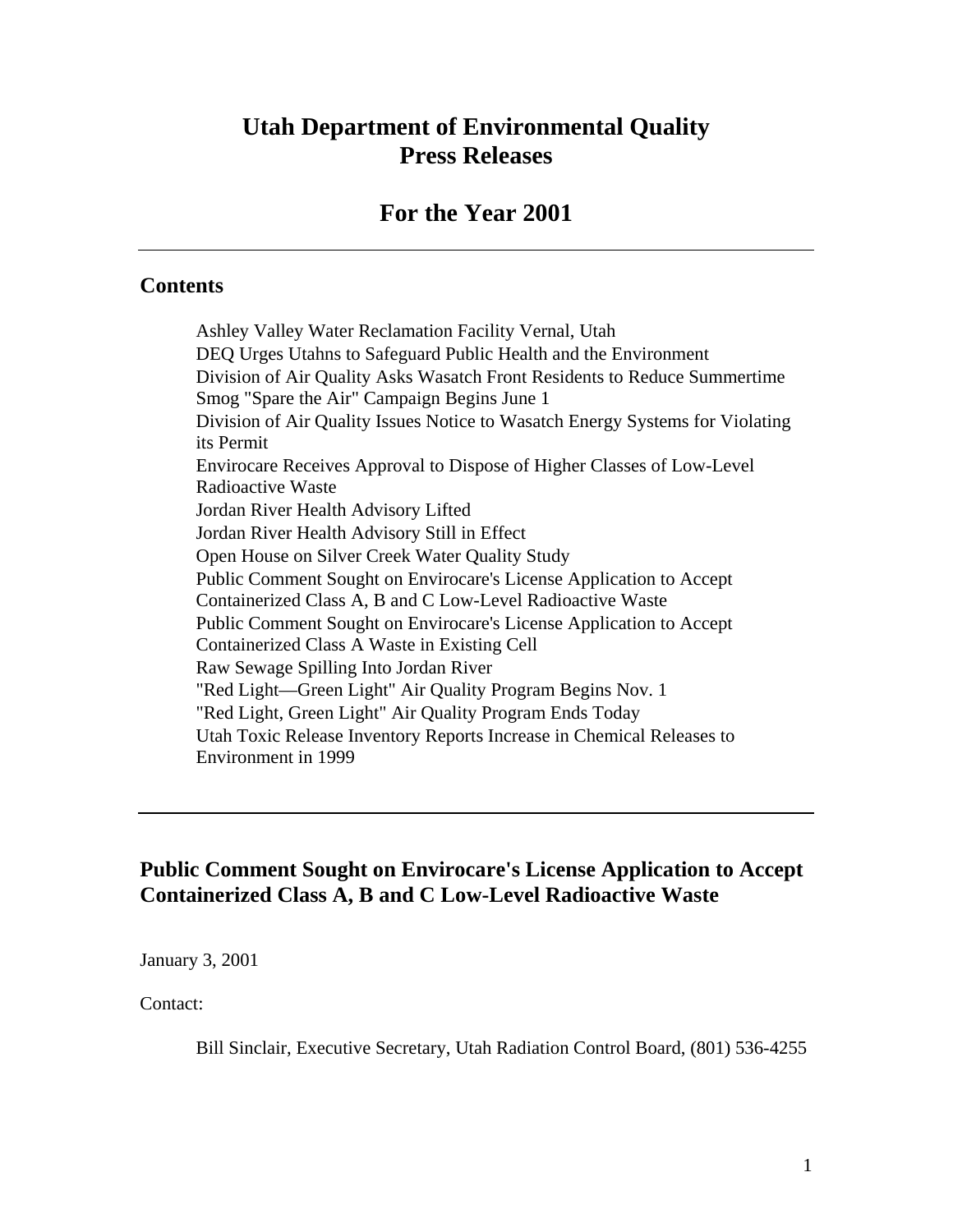The Utah Radiation Control Board is seeking public comment on Envirocare's request for a license to accept and dispose of containerized Class A, B and C low-level radioactive waste at its facility in Tooele County. The executive secretary of the Radiation Control Board has made a tentative decision that the proposed facility could be safely operated in accordance with state laws.

The documents supporting that decision are a license application submitted by Envirocare to the Division of Radiation Control (DRC); a draft Safety Evaluation Report and a draft Radioactive Materials License prepared by Rogers and Associates, a contractor for DRC; and a draft Groundwater Discharge Permit prepared by DRC.

The public may provide comments either orally or in writing on the tentative decision and the related documents. To accept oral comments, The Board has scheduled the following public hearings:

Feb. 1 at 2 p.m. and 7 p.m., at the Department of Environmental Quality, 168 N. 1950 West, Room 101, Salt Lake City

Feb. 8 at 7 p.m., at the Courtyard by Marriott, 1803 Woodland Park Dr., Layton Feb. 15 at 7 p.m., at the Tooele County Health Department Auditorium, 151 N. Main, Tooele

Feb. 22 at 7 p.m., at the Utah County Health Department Auditorium, 589 S. State, Provo

The public should submit written comments by mail to William J. Sinclair, Executive Secretary, Utah Radiation Control Board, PO Box 144850, Salt Lake City, UT 84114- 4850; or by e-mail to bsinclair@deq.state.ut.us. Written and e-mail comments must be received by 5 p.m. on March 2, 2001.

"The Board has identified this application process as a major issue for Utah citizens and will provide the maximum opportunity for public comment by holding public hearings and a 60-day public comment period," said Bill Sinclair, executive secretary of the Radiation Control Board.

A copy of the Envirocare license application, draft Safety Evaluation Report, draft Radioactive Materials License and draft Groundwater Discharge Permit are available for public review and for copying between 8 a.m. and 5 p.m., Monday through Friday, at the Division of Radiation Control, 168 N. 1950 West, Room 212, Salt Lake City. These documents will be available for review and downloading at DRC's website at:

www.deq.state.ut.us/eqrad/drc\_hmpg.htm

Information regarding Envirocare's license application may also be obtained by contacting Bill Sinclair or Dane Finerfrock at (801) 536-4250.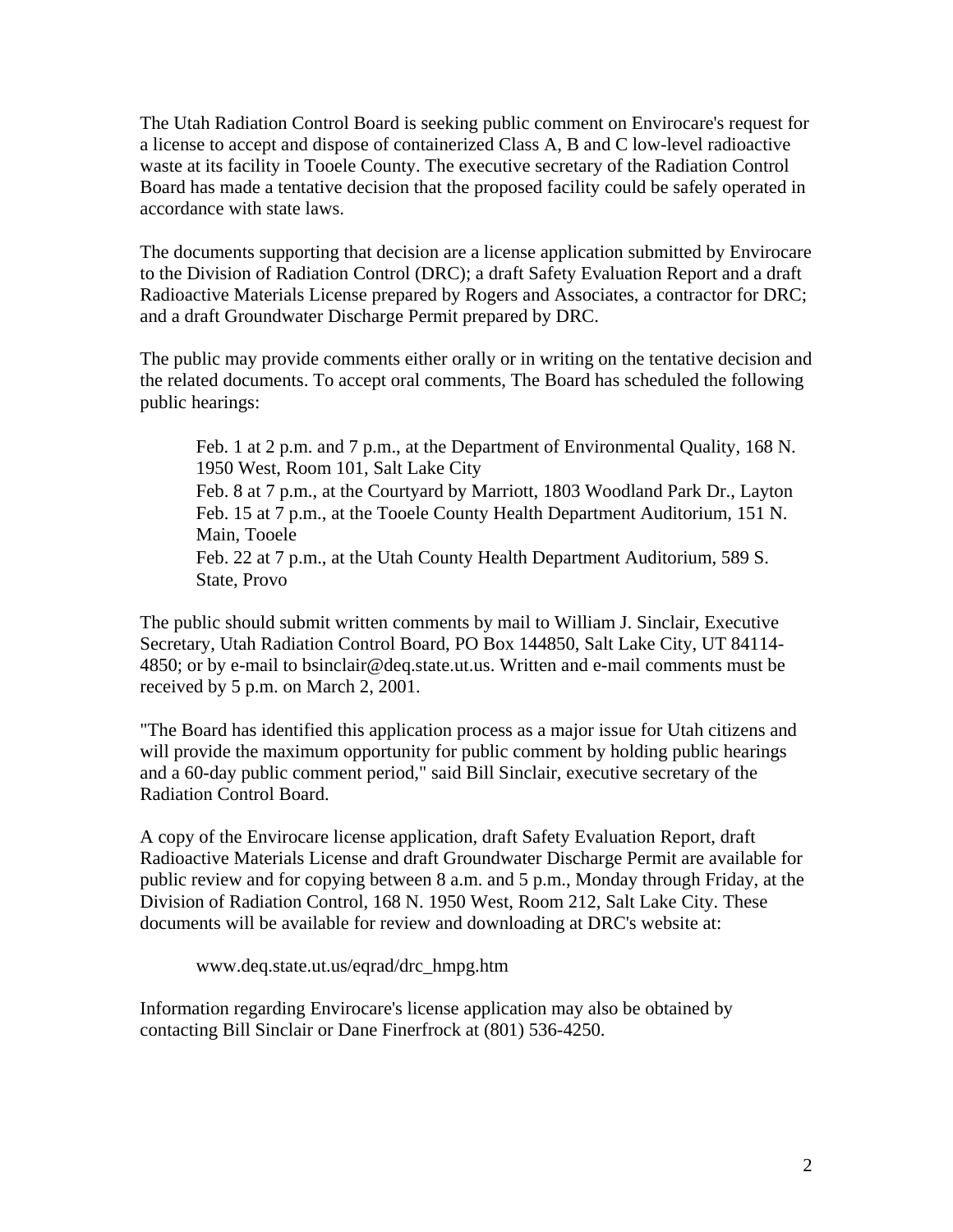The executive secretary of the Radiation Control Board will consider all public comments, both oral and written, before taking final action on Envirocare's license application.

In addition to final license approval by the Radiation Control Board, the disposal of containerized B and C wastes would require concurrence of the Legislature and the Governor, prior to acceptance of waste at the Envirocare facility. Tooele County has already approved receipt of the new wastes.

## **"Red Light, Green Light" Air Quality Program Ends Today**

February 28, 2001

Contact:

Rick Sprott, Director of the Division of Air Quality, (801)536-4151 Bob Dalley, Manager of the Air Monitoring Center, (801)887-0762

Wood-burning control season experiences a number of red and yellow days

The Utah Department of Environmental Quality's "Red Light, Green Light" program, which curtails wood burning along the Wasatch Front during winter inversions, ends its ninth season today.

During the four-month season, which began Nov. 1, 2000, the Division of Air Quality (DAQ) called 10 "red" days and 14 "yellow" days in Salt Lake and Davis counties, four "red" days and two "yellow" days in Utah County and five "yellow" days in Weber County.

Wood-burning conditions are identified as "Red, Yellow, Green" — similar to traffic lights. The program is used to notify citizens when they can burn wood in a fireplace, depending upon pollution levels. "Red" means burning is prohibited and a reduction in vehicle use by using mass transit or consolidating trips is requested. Likewise, industries are asked to minimize their release of air pollutants and ensure that air pollution control equipment is functioning properly. "Yellow" means a voluntary no burn and "green" means burning is allowed.

Particulate matter (PM) is the primary winter pollutant. Wood burning produces soot and dust that are components of particulate, as are emissions from vehicles. Fine particles can become lodged in delicate lung tissue, decreasing lung function, especially for people with respiratory and cardiovascular ailments.

Most of the "red" and "yellow" days were called during the end of December 2000 and beginning of January 2001 when the Wasatch Front experienced one of the worst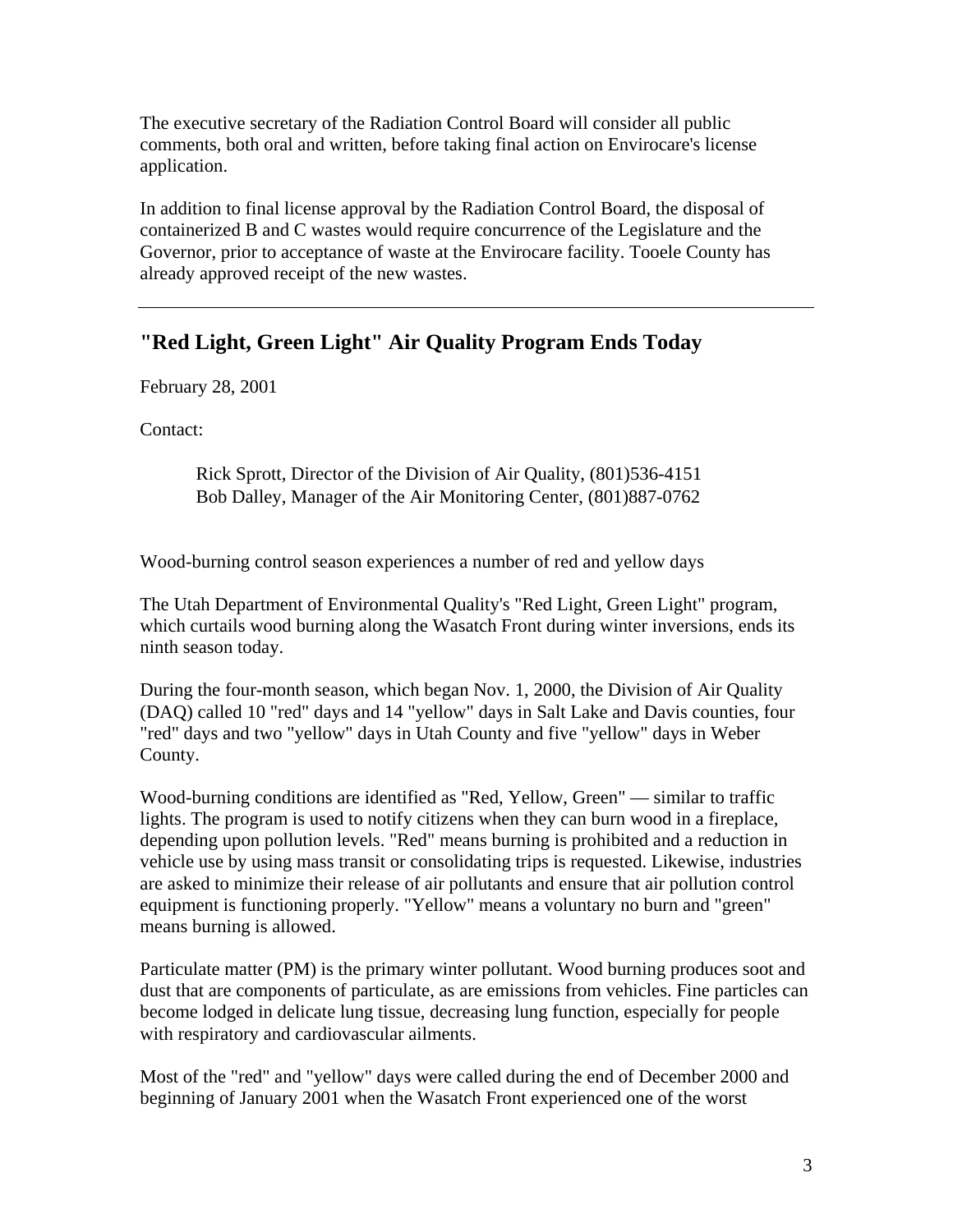inversions since the early 1990s. However, even though DAQ issued health advisories as pollution levels increased, health standards for PM10 were not exceeded. The health standard for finer particles (PM2.5 microns) was exceeded a few times.

"This is good news overall. Before pollution controls, this kind of inversion would have caused significant violations of the health standards and had a greater negative impact on public health and the environment," said Rick Sprott, DAQ director.

The PM10 plans are working, but we still have more work to do. There were many people, including healthy individuals, who felt the effects of the inversion. That's why the new standard for PM2.5 is more stringent than the old PM10 standard. We did exceed the PM2.5 standard a few times but not as badly as we would have several years ago. Our air is better, but we will need continued improvement to offset increased emissions due to growth," Sprott said.

The outcome of the inversion also demonstrates the effectiveness and value of the millions of dollars spent by industries for pollution control equipment and by citizens for cleaner-fueled vehicles and for proper vehicle inspection and maintenance.

#### **Utah Toxic Release Inventory Reports Increase in Chemical Releases to Environment in 1999**

March 28, 2001

Contact:

Dianne Nielson, Department of Environmental Quality, 801.536.4402 Neil Taylor, Division of Environmental Response and Remediation, 801.536.4102

Increase due to change in waste rock operations at mining facilities

According to the Utah Toxic Release Inventory 1999 Data Summary, chemicals released to Utah's environment would appear to significantly increase from 581 million pounds in 1998 to nearly 1.2 billion pounds in 1999. In fact, the "increase" actually is due to a change in how waste rock was used at Kennecott Cooper facilities rather than from more chemicals being released to the air or water.

Kennecott Copper facilities reported the largest increase with 615 million pounds. In 1999, the mine discontinued leaching of several large piles of waste rock. Under Toxic Release Inventory (TRI) regulations, material no longer undergoing leaching is considered to be waste, and the metals in the waste are required to be included in TRI reports.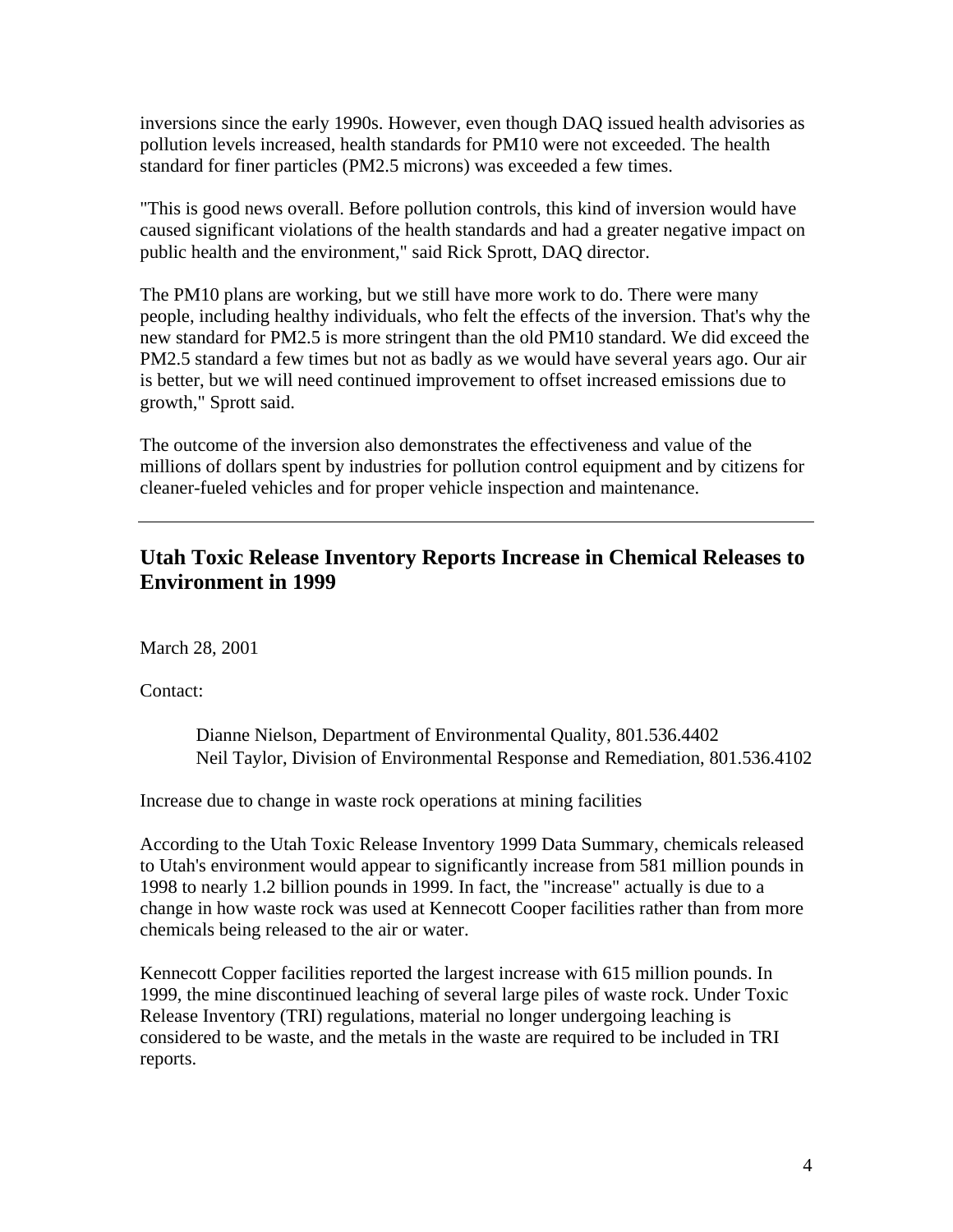Despite an overall total release increase, chemicals released to the air in Utah decreased 11 million pounds from 1998 to a total of 53 million pounds in 1999. This is the lowest release-to-air total in the 13-year history of the TRI program. The reduction is primarily due to a decrease in chlorine and hydrochloric acid emissions from Magnesium Corporation of America. However, Magcorp continues to be a major source of chemicals released to the air.

Chemicals released to the land totaled approximately 1.1 billion pounds in 1999, a substantial increase from the 507 million pounds reported for 1998. Again, the increase is due to a change in how waste rock was used at Kennecott Copper facilities. Kennecott Copper facilities reported nearly 98 percent of the release-to-land total in the form of copper, manganese, arsenic, zinc, lead and other metal compounds.

Releases to surface water totaled about 1 million pounds. This total is almost entirely nitrate compound releases from Geneva Steel to Utah Lake. Kennecott Copper facilities reported releases of various metals to the Great Salt Lake totaling 28,000 pounds. These discharges are permitted under state and federal law.

The TRI is an annual report used to inform citizens, industries and government regulators about chemicals found in our environment. Data are gathered at year's end and compiled the following year. The report is used to study and identify potential hazards to public health or the environment. TRI data can be used to provide basic information on the types and volumes of waste and emissions at a facility, but the data must be used with other concentration, migration, environmental targets and exposure information to assess a level of human health or environmental risk.

A total of 171 Utah facilities filed TRI reports. Approximately 72 percent of these facilities are located in Weber, Davis, Salt Lake and Utah counties.

1999 was the second year of reporting for industrial sectors recently added by the U.S. Environmental Protection Agency. These added industrial sectors include coal mining, metal mining, electrical generation facilities combusting coal or oil, hazardous waste disposal, wholesale bulk petroleum distribution, chemical wholesale distribution and solvent recycling.

The TRI report is available on the Utah Department of Environmental Quality's website at http://www.deq.state.ut.us/eqerr/SERC/Trihome.htm.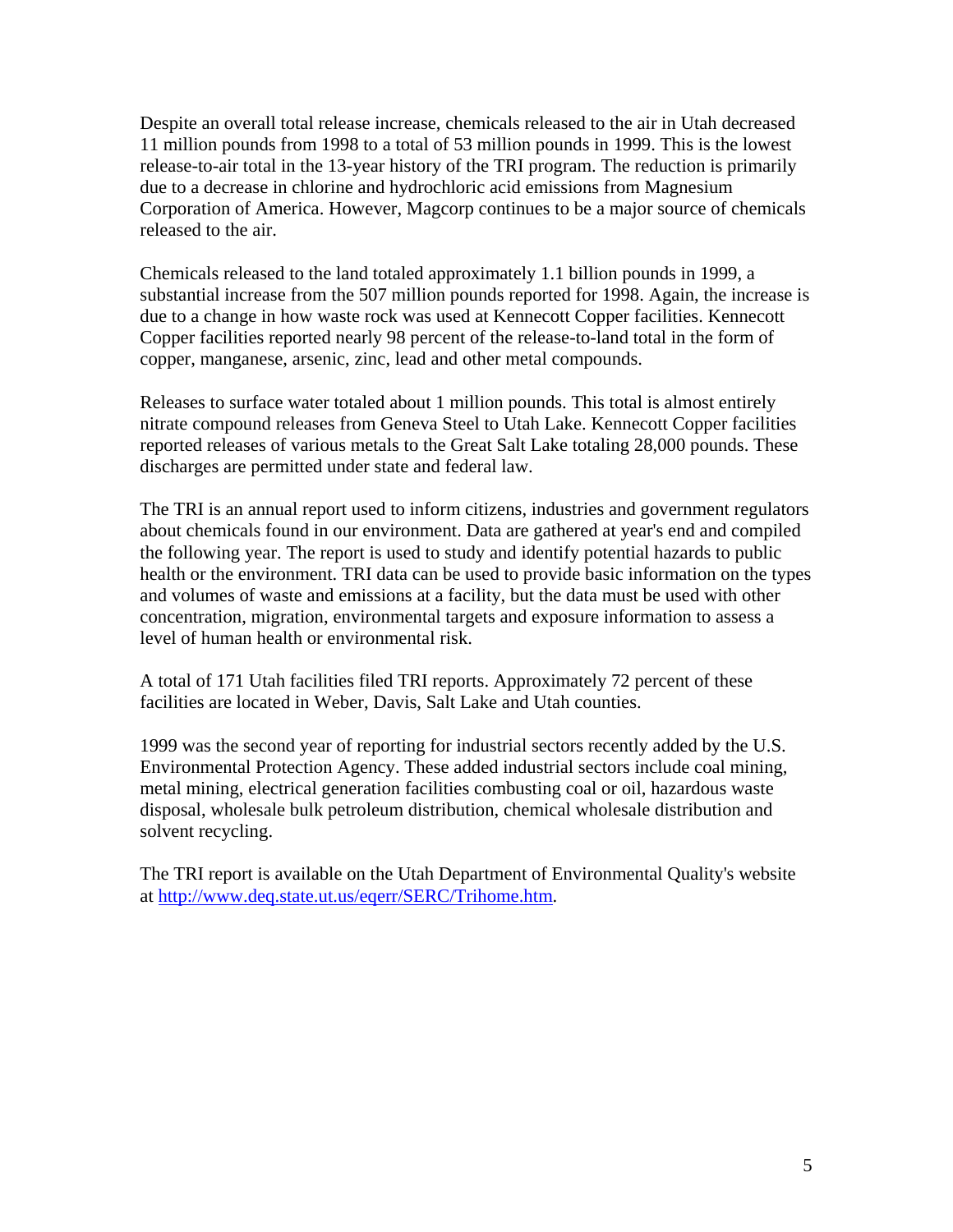#### **Division of Air Quality Issues Notice to Wasatch Energy Systems for Violating its Permit**

April 9, 2001

Contact:

Rick Sprott, Director, Division of Air Quality, 801.536.4022 Marv Maxell, Air Standards Branch Manager, Division of Air Quality, 801.536.4082 Steven Packham, Toxicologist, Division of Air Quality, 801.536.4036

The Department of Environmental Quality, Division of Air Quality (DAQ) today issued a Notice of Violation (NOV) to Wasatch Energy Systems (WES) for emitting more dioxin than permitted, exceeding carbon monoxide emission limits and failing to report reasons for exceeding emissions.

According to the NOV, during Oct. 10-14, 2000, WES failed a stack test by emitting more dioxin from one of its two stacks than is allowed in its Approval Order or permit. WES did not demonstrate that it had corrected the problem until a subsequent test was performed during Jan. 18-22, 2001.

While dioxin in the amount reported during the exceedence poses no immediate threat, it does build up over time in the environment. "Dioxin is considered one of the most serious environmental pollutants because it can cause a variety of health effects, including effects on the endocrine and reproductive systems," said Steven Packham, toxicologist for DAQ. EPA is reviewing all the possible health effects of dioxin, including its cancer-causing potential in people.

"Because of potential health and environmental risks, DAQ requires strict compliance with emission limits set in WES' Approval Order, notwithstanding the fact that WES is currently installing new dioxin control equipment ahead of schedule to meet stricter state and federal standards," said Rick Sprott, director of DAQ.

Also according to the NOV, from Jan. 1, 1999, through Dec. 31, 2000, WES exceeded carbon monoxide emission limits from both its stacks for a total of 766 four-hour periods, of which 374 did not qualify as allowable exceedences. An exceedence during startup, shutdown or malfunction may be deemed allowable, hence not in violation of the carbon monoxide emission limit.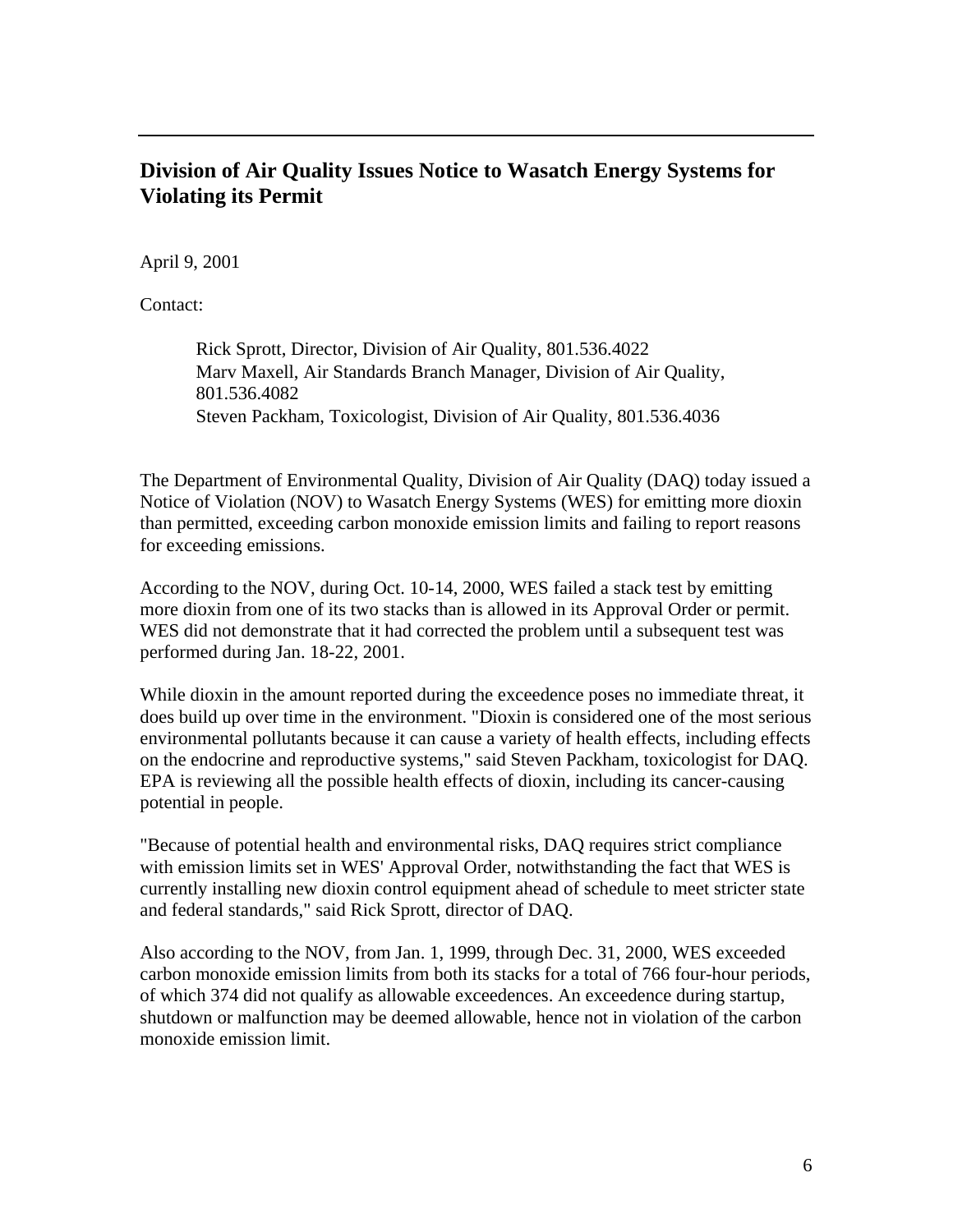Additionally, the NOV states that WES failed to provide narrative descriptions giving the reasons for 2,979 instances of excess emissions from Jan. 1, 1999, to Dec. 31, 2000. Some of the excess emissions included carbon monoxide and sulfur dioxide.

"The reason we withheld action until now was to allow us time to investigate whether WES was using the best possible combustion practices to minimize dioxin emissions," Sprott said. An elevated level of carbon monoxide is one of several indicators of poor combustion that could be associated with increased dioxin.

"Our objective in this enforcement action is to work with WES and its service district board to establish effective and lasting solutions to minimize health risks and environmental impacts to residents living near the burn plant," Sprott said.

WES burns trash at its facility in Layton. DAQ issued a permit to WES in September 1996 outlining allowable emissions. Utah law allows a potential penalty of up to \$10,000 per day for each violation.

Available for public viewing is an online information repository of DAQ's key documents related to WES. To access the repository, please visit:

## **DEQ Urges Utahns to Safeguard Public Health and the Environment**

April 18, 2001

Contact:

Rusty Lundberg, Solid Waste Branch Manager, 801-538-6765 David Wheeler, Environmental Scientist, Used Oil Recycling, 801-538-9997 Jay Richardson, Environmental Scientist, Household Hazardous Waste, 801-538- 6313

Take Household Hazardous Waste to Community Collection Center

Springtime has knocked at your door and you are gearing up for traditional spring cleaning and gardening. This time of year serves as a good reminder that many of the everyday household products you use for cleaning and gardening can be potentially harmful to your health and environment if you do not use, store and dispose of them properly.

Many Utahns use cleaners for the oven and tub, drain openers, stain removers, bleach, household batteries, air fresheners, fingernail polish and polish remover, disinfectants, furniture polish and aerosol sprays in their homes every day. Fertilizer, insecticides,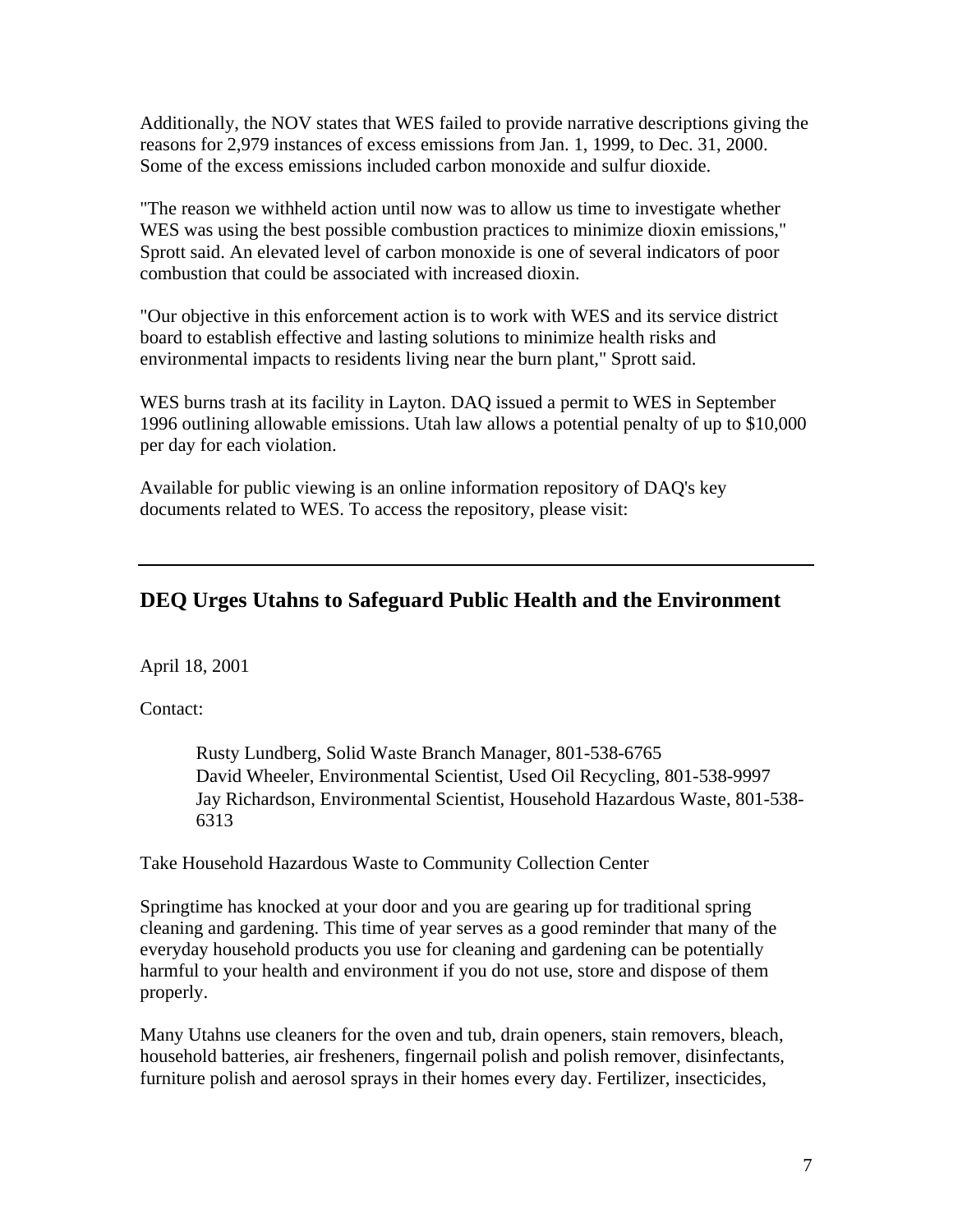gasoline for the lawn mower and paint garnish garages. Common fixtures in today's homes include computers, smoke detectors and fluorescent light bulbs.

The typical household contains more than 100 items listed as hazardous by the Environmental Protection Agency (EPA). When discarded, these products are called household hazardous waste because they are potentially harmful to human health and the environment. Many common household products contain chemicals that are toxic, flammable or corrosive. The EPA estimates that the average household generates 20 pounds of household hazardous waste each year.

"As waste, these products must be handled with care and disposed of properly. Pouring them down the drain or on the ground or throwing them in the garbage can contaminate water supplies, damage water treatment systems or generate hazardous emissions at landfills," Environmental Scientist Jay Richardson said.

Additionally, chemicals in these products can irritate eyes, skin and mucous membranes in the nose, throat and lungs. They can be harmful if swallowed, inhaled or absorbed through the skin.

To minimize health and environmental impacts, residents should take their household hazardous waste to their community collection center for proper disposal. Many cities and counties have collection centers that regularly accept waste or at least designate collection days once or twice a year.

To find out if your community has a household hazardous waste program, visit www.deq.state.ut.us/eqshw/guide1.htm or contact your local health department. Also available on this website is a Guide to Household Hazardous Waste. It describes common household hazardous products, possible alternatives, recycling or reusing options and methods for storage and disposal.

In addition, collection centers are available to specifically collect another common household waste: used oil. In Utah, approximately 50 percent of vehicle owners change the oil in their vehicles themselves. That's about two million gallons of used oil generated each year. Last year, centers collected 369,000 gallons. Since the program began eight years ago, a total of 1,800,000 gallons have been collected. While a phenomenal improvement, more used oil could and should be recycled.

"Used oil is a valuable natural resource that can be recycled. Recycling used oil decreases our dependency on foreign oil and prevents pollution of soil and water," Used Oil Recycling Program Manager Cheryl Prawl said.

It is illegal to dump used oil on the ground, down storm drains or in the garbage because it can contaminate ground water supplies which may be used for drinking water. To put this in perspective, one gallon of used oil has the potential of contaminating up to one million gallons of fresh water—a year's supply for 50 people.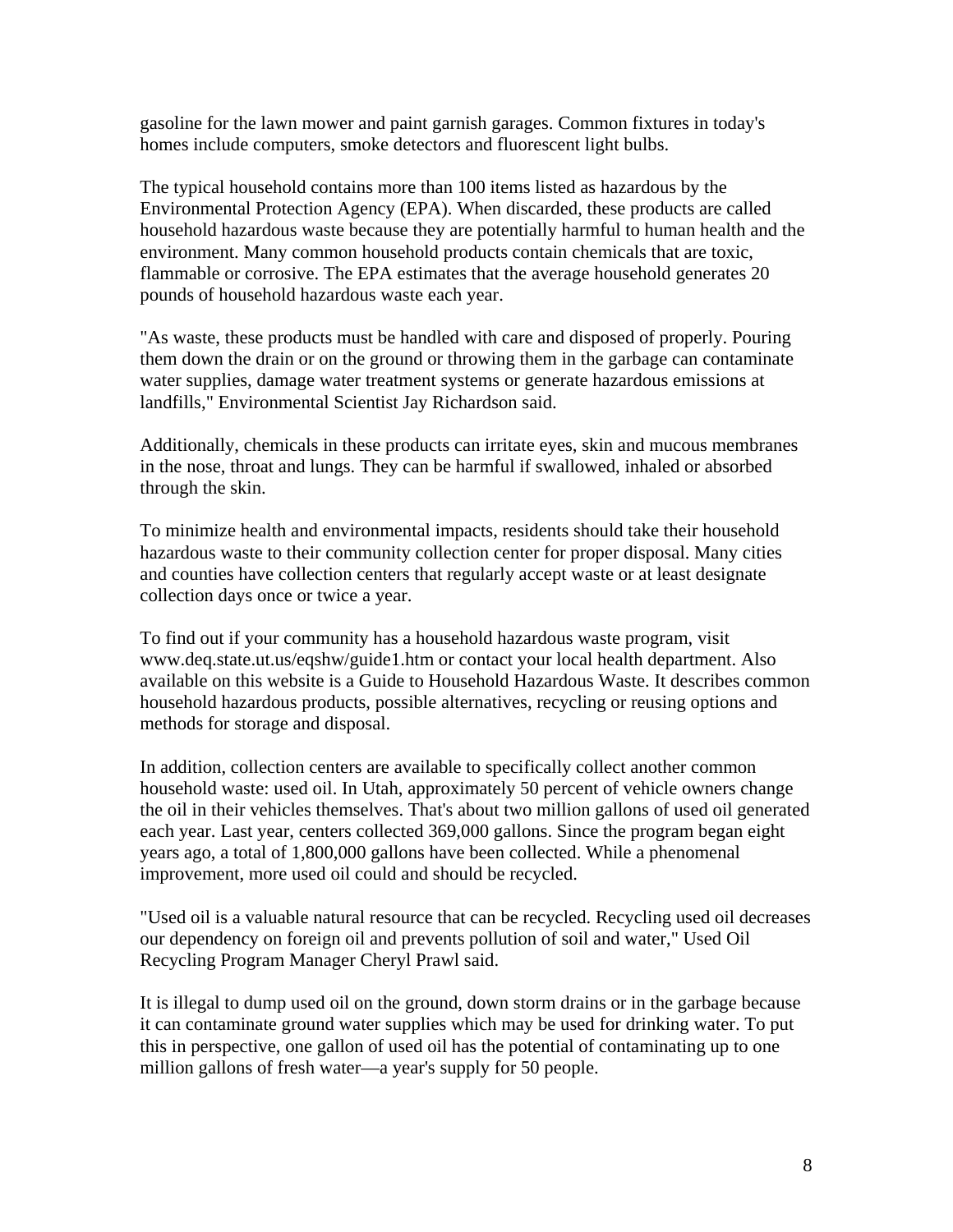A county-by-county list of used oil collection centers is available online at www.deq.state.ut.us/eqshw/UsedOil/reports.htm. You can also call the DEQ Hotline at 1- 800-458-0145 for help in locating a collection center near you. There is no charge for dropping off used oil. When taking your used oil to a collection center, you should put it in a clean, leak proof container. For more information on the Used Oil Recycling Program, visit www.deq.state.ut.us/eqshw/UsedOil/frames.htm

April is Public Health Month. "Utah's Public Health is for Everybody, Everyday and Everywhere."

Quick tips for proper use, storage and disposal of household hazardous waste:

If possible, select alternative products which are less harmful or non-hazardous. Select the products best suited for the job. Buy only the amount you need or can use entirely. Share what you don't use with friends and neighbors. Always read the labels and follow directions for safe use and disposal. Store products away from children and pets in tight, leak-resistant containers. Take household hazardous waste to a collection center near you.

## **Public Comment Sought on Envirocare's License Application to Accept Containerized Class A Waste in Existing Cell**

May 11, 2001

Contact:

Bill Sinclair, Executive Secretary, Utah Radiation Control Board, (801) 536-4255

The executive secretary of the Utah Radiation Control Board is seeking public comment on Envirocare's license amendment request to accept and dispose of containerized Class A low-level radioactive waste in the existing cell at its facility in Tooele County. This amendment request is a separate action from Envirocare's request to dispose of containerized Class A, B and C low-level radioactive waste in a new cell. The decision on that action is still pending. The executive secretary will accept public comment on the containerized Class A waste amendment request for 30 days beginning Monday, May 14, 2001.

The documents supporting a preliminary decision that containerized Class A waste could be safely disposed of in the existing cell are a license amendment application submitted by Envirocare to the Utah Division of Radiation Control (DRC); a draft Statement of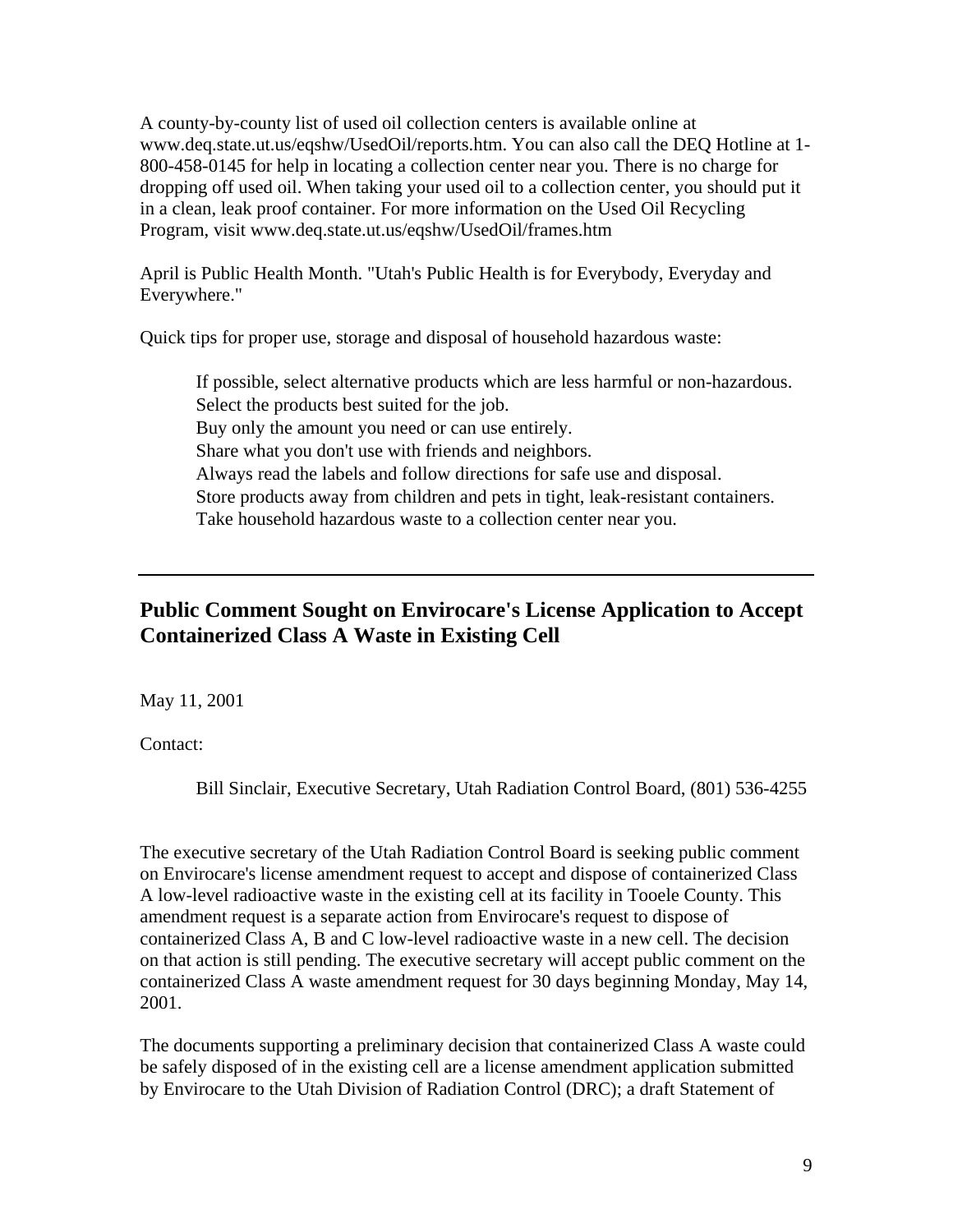Basis, which details the technical review of the application; and a draft Radioactive Materials License.

"In accordance with our desire to solicit input regarding issues of significant interest to the public, the opportunity for both written comments and public hearings has been provided," said Bill Sinclair, executive secretary of the Utah Radiation Control Board.

June 4 at 7 p.m., at the Utah Department of Environmental Quality, 168 N. 1950 West, Room 101, Salt Lake City

June 7 at 7 p.m., at the Tooele County Health Department Auditorium, 151 N. Main, Tooele

Written comments can be submitted by mail to:

William J. Sinclair, Executive Secretary Utah Radiation Control Board PO Box 144850 Salt Lake City, UT 84114-4850 or by e-mail to bsinclai@deq.state.ut.us.

Written and e-mail comments must be received by 5 p.m. on June 14, 2001.

A copy of the Envirocare license amendment application, draft Statement of Basis and draft Radioactive Materials License are available for public review and for copying between 8 a.m. and 5 p.m., Monday through Friday, at the Utah Division of Radiation Control, 168 N. 1950 West, Room 212, Salt Lake City. In addition, these documents are available for review. Information regarding Envirocare's license application may also be obtained by contacting Bill Sinclair or Dane Finerfrock at (801) 536-4250.

The executive secretary of the Utah Radiation Control Board will consider all public comments, both oral and written, before taking final action on Envirocare's license amendment application.

Containerized Class A waste typically consists of materials such as spent resin beads, which are used at nuclear power plants and packaged in high-integrity containers for transport and disposal at a radioactive waste facility.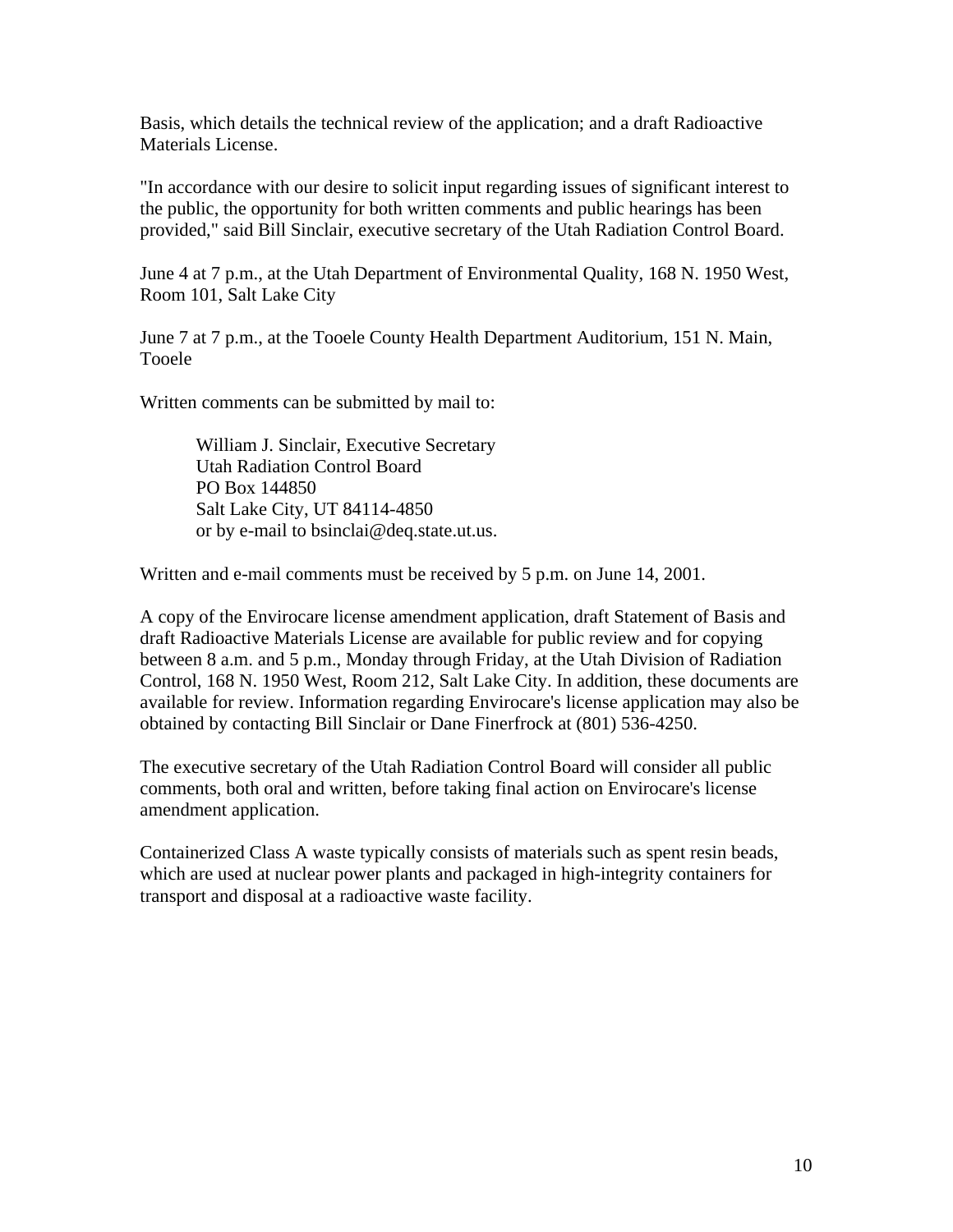#### **Division of Air Quality Asks Wasatch Front Residents to Reduce Summertime Smog "Spare the Air" Campaign Begins June 1**

May 31, 2001

Contacts:

Bob Dalley, Manager, Air Monitoring Center, (801) 887-0762 Rick Sprott, Director, Division of Air Quality, (801) 536-4022

Wasatch Front residents can reduce summertime smog. Summer smog is a major health and environmental problem in Salt Lake, Davis, Weber and Utah counties. Continued exposure to smog can reduce lung function and lessen the body's ability to resist respiratory disease and other infections.

The Utah Division of Air Quality's "Spare the Air" campaign begins its eighth season Friday. The campaign runs through the end of September. During these four months, the Air Monitoring Center (AMC) may call voluntary no-drive days and issue health advisories when pollution levels increase.

"During these voluntary no-drive days, we are asking residents to leave their cars at home and stay indoors as much as possible," said Bob Dalley, AMC manager. "Actually, with fewer cars on the road on any given day during the summer, we can all breathe a little easier while improving air quality."

Since cars cause about 50 percent of our summer smog, residents can help keep pollution levels down by driving less. Leaving the car home one day a week, car pooling, riding a bike, walking, taking the bus or TRAX or telecommuting are ways to reduce smog.

In addition to driving less or not at all on polluted days, residents can do the following:

If you must fill your car's gas tank or mow the lawn, do it in the evening when temperatures are cooler.

Avoid using gasoline-powered engines such as chain saws, lawn mowers and leaf blowers on polluted days.

Use cleaner alternative-fuel vehicles instead of gasoline-powered vehicles. Keep your car tuned, the tires properly inflated and the wheels aligned.

Conserve energy by turning off unnecessary lights and appliances, turning the air conditioner to a slightly higher setting, cleaning the air conditioner filter often and closing the blinds during the day.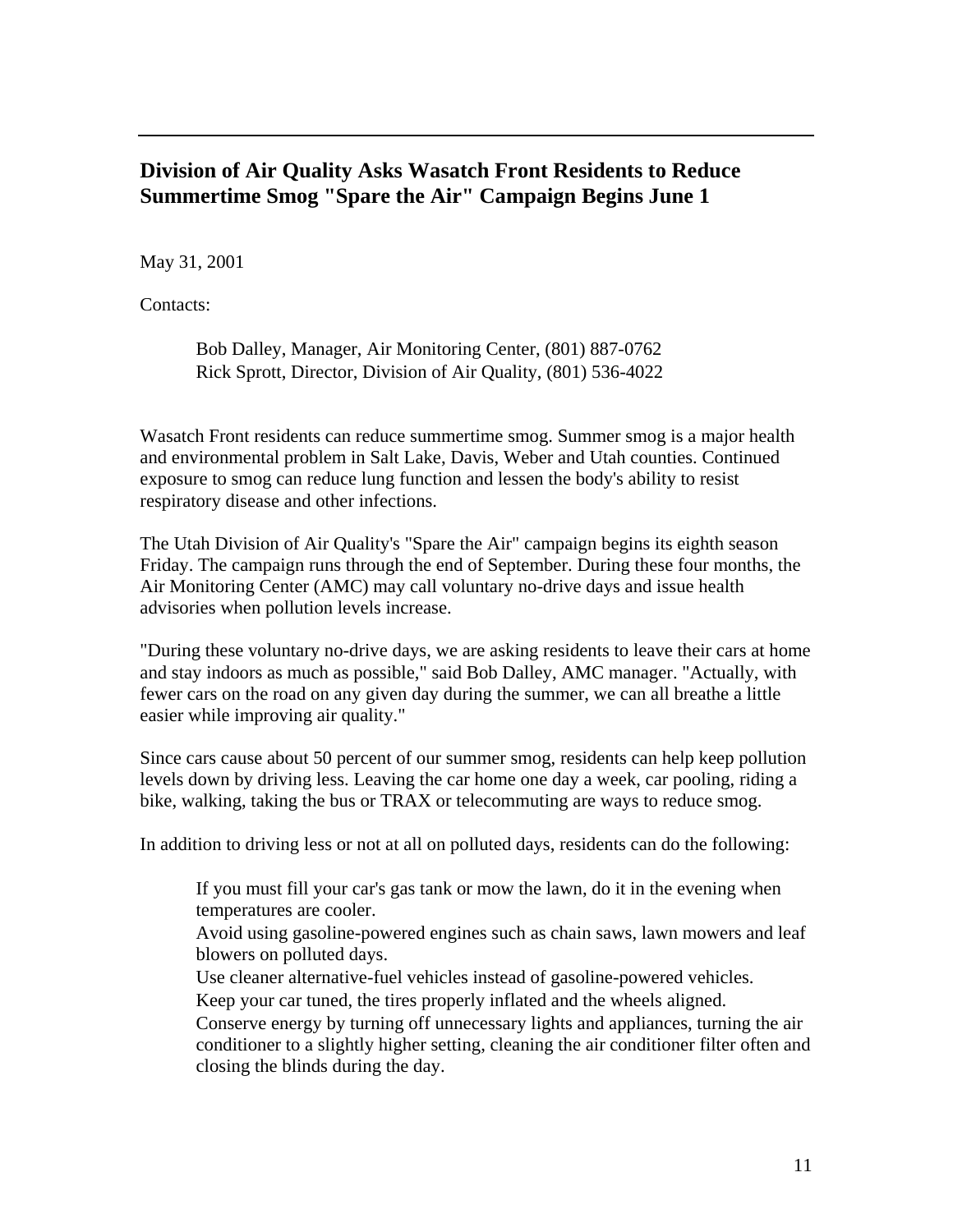Keep household and garden cleaners, chemicals and solvents tightly sealed when not in use.

Ozone is the primary ingredient in smog. It is a gas which forms when nitrogen oxides and volatile organic compounds are emitted into the atmosphere on a hot, sunny day. Major sources of nitrogen oxide emissions are motor vehicles, utility companies and industries burning fuel. Major sources of volatile organic compound emissions are motor vehicles, industrial and commercial processes and consumer solvents such as oil-based paints, lighter fluid, aerosol sprays and evaporation of gasoline from refueling and spillage.

When people breathe ozone, the lining of their lungs can become irritated and inflamed, much like a sunburn on the skin. Those most at risk are children who are active outdoors, adults who work or exercise vigorously outdoors and people with respiratory diseases such as asthma or emphysema.

There is such a thing as "good ozone." While harmful ozone is near the ground and can cause a number of health problems, "good ozone" is located nine to 50 miles above the ground and protects us from the harmful ultraviolet rays of the sun.

During the 2000 "Spare the Air" season, the AMC called nine voluntary no-drive days and issued health advisories for four days. Pollution from wildfires in the West was partly the cause for higher-than-normal pollution levels.

For the latest pollution update, call the Air Pollution Hotline at 975-4009 in Salt Lake and Davis counties or (800) 228-5434 in Utah and Weber counties, or visit the Air Pollution Index Report web site at http://www.deq.state.ut.us/eqamc/api.htm.

#### **Ashley Valley Water Reclamation Facility Vernal, Utah**

June 14, 2001

Contacts:

Don Ostler, Utah Division of Water Quality Director, (801) 538-6081 Laura Vernon, DEQ Public Information Officer, (801) 536-4484

WHAT: Grand opening ceremony and tour of the new Ashley Valley Water Reclamation Facility (Wastewater Treatment Plant)

WHEN: TOMORROW, June 15, 2001 1 p.m.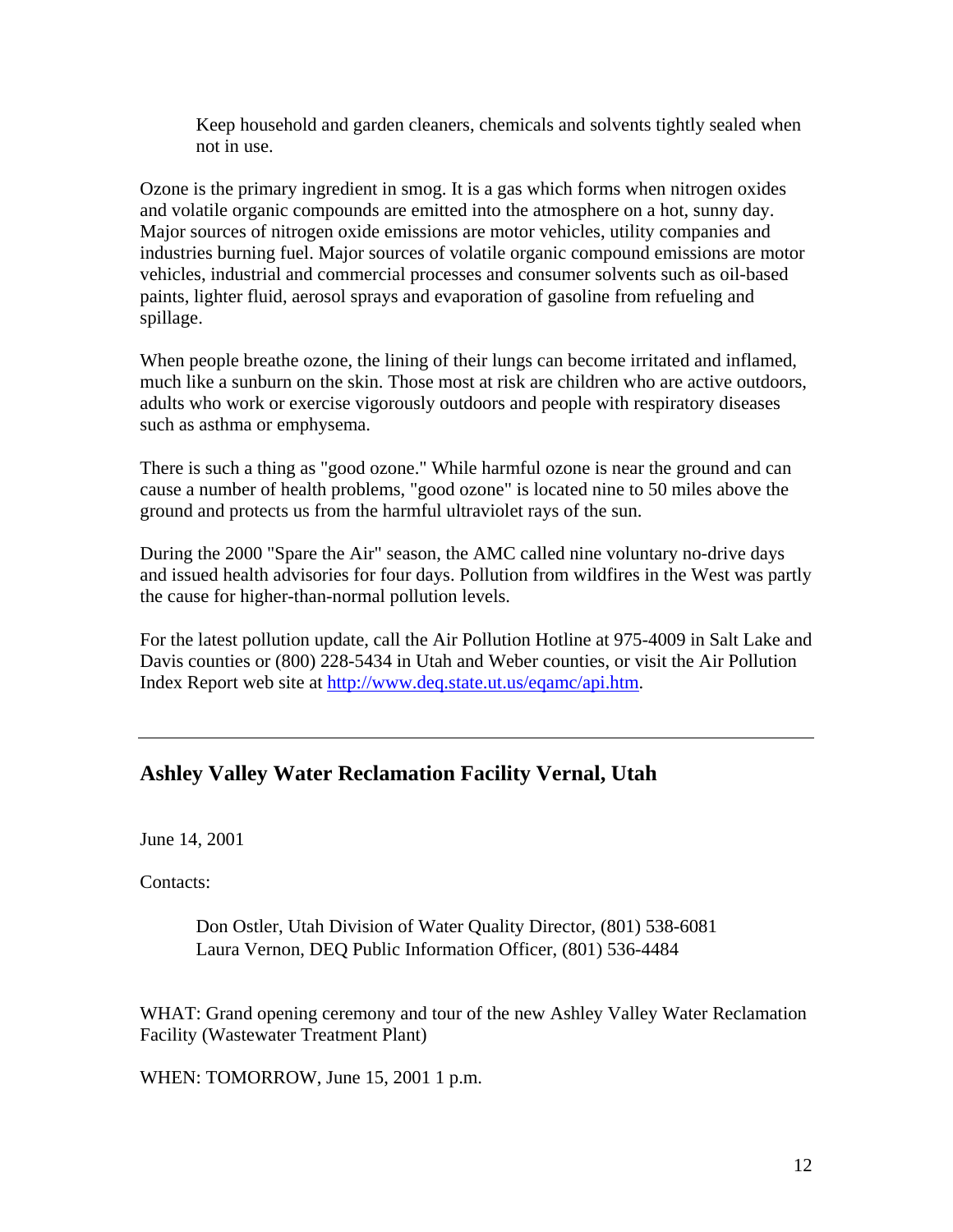WHERE: 4000 E. 2200 South, Vernal, Utah -Directions attached

WHO: The following people will give brief remarks at the grand opening ceremony:

Allen Massey, Ashley Valley Sewer Management Board Chairman Don Ostler, Utah Division of Water Quality Director Max Dodson, U.S. EPA Region 8 Assistant Regional Administrator David Truman, U.S. Bureau of Reclamation Charlie Calhoun, U.S. Bureau of Reclamation Former Regional Director Brad Shafer, Senator Robert Bennett's Office

#### **Historical Background**

In 1981, the Ashley Valley Sewer Management Board constructed the Ashley Valley Wastewater Treatment Facility to provide treatment for a 70-square-mile service area, which included Ashley Valley and the cities of Vernal and Maeser. The facility consisted of 250 acres of treatment lagoons, a winter storage reservoir, and pumping facilities.

After the facility began operating, water from the treatment lagoons began to seep into the soil at a flow rate of approximately 1 million gallons a day. The water surfaced on a hillside and eventually flowed into nearby Ashley Creek. As the water flowed through the soil, it dissolved and carried a naturally occurring element called selenium with it, polluting Ashley Creek. High concentrations of selenium in Ashley Creek had serious adverse environmental impacts on fish and waterfowl. Because of elevated levels of selenium in fish and waterfowl along Ashley Creek, the Utah Division of Water Quality and Tricounty Health Department issued a health advisory in 1991 cautioning people about consumption of fish or waterfowl from the area. The Ashley Valley sewage lagoons were shown to be a major contributor to the elevated levels of selenium in Ashley Creek.

After careful review of several alternatives for preventing further pollution of the creek, the Ashley Valley Sewer Management Board chose to abandon the lagoons and construct a new facility using a mechanical treatment process. Funding the project proved to be a major undertaking. However, federal, state, and local government agencies as well as the community gathered their resources and committed the funds necessary to design, construct, and maintain the new wastewater treatment facility. With help from Senator Robert Bennett, the U.S. Congress granted \$7 million for construction of the facility. The U.S. Bureau of Reclamation funded \$3.2 million for operation and maintenance. The sewer management board also received \$9.6 million in grants and loans from the Utah Water Quality Board and \$1.8 million from the Community Impact Board.

June 15, 2001, celebrates the grand opening of the new Ashley Valley Water Reclamation Facility. Once the new facility goes online, water flow into the lagoons will stop and the water that is already there will evaporate. The Utah Division of Water Quality will continue to monitor Ashley Creek for selenium. The creek's water quality is expected to return to beneficial and healthful use for fish and waterfowl.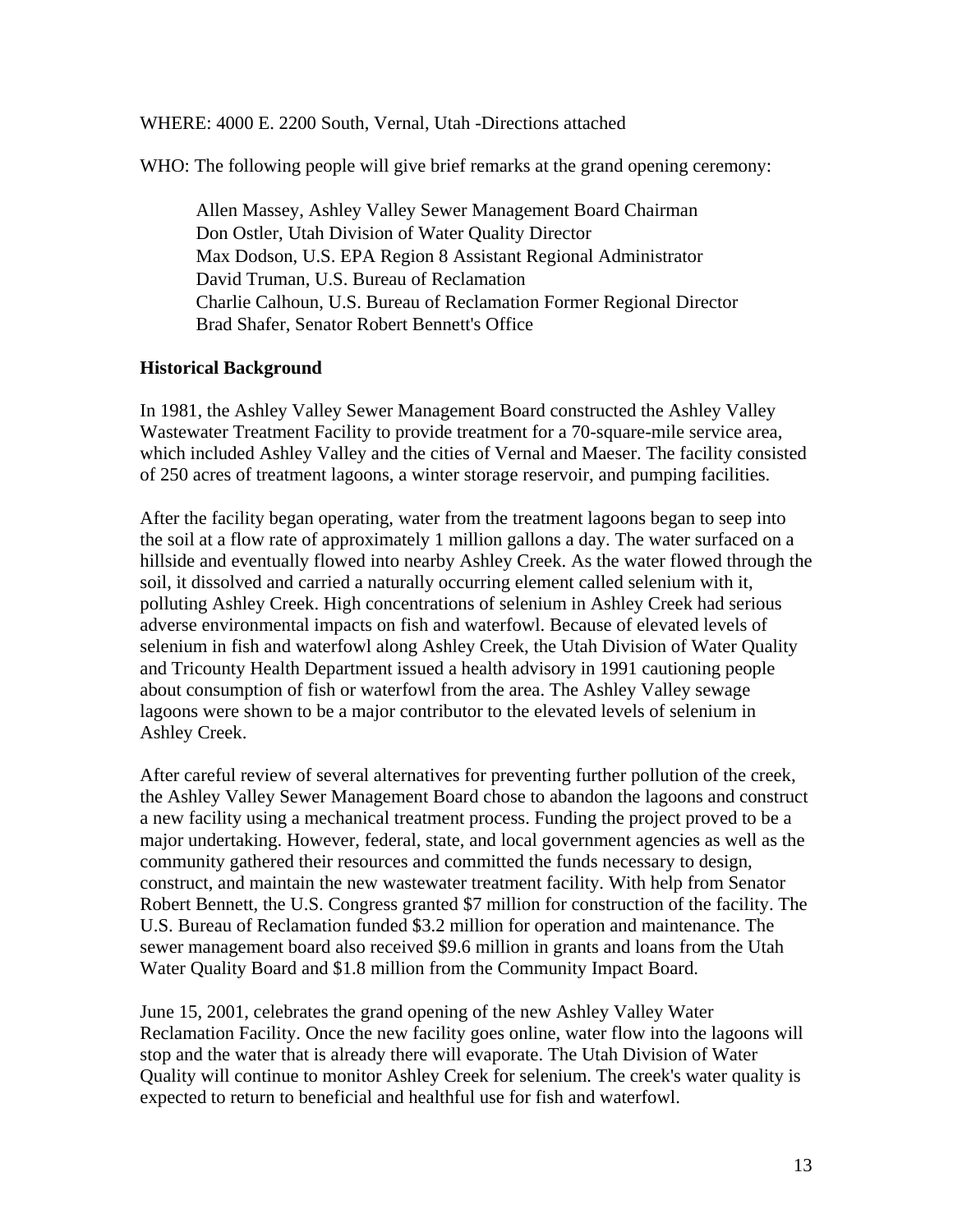#### **Contacts**

Don Ostler Utah Division of Water Quality (801) 538-6081

Allen Massey Ashley Valley Sewer Management Board (435) 789-9805

Max Dodson U.S. Environmental Protection Agency, Region 8 (303) 312-6598

David Truman U.S. Bureau of Reclamation (801) 524-3753

Senator Robert Bennett U.S. Congress (801) 524-5933

#### **Quick Facts**

The Ashley Valley Sewer Management Board is comprised of three entities: the City of Vernal, the Maeser Water and Sewer District, and the Ashley Valley Water and Sewer District.

The new wastewater facility serves an area of nearly 70 square miles. The service area is located in northeastern Utah, 131 miles east and 28 miles south of Salt Lake City.

The service area has natural geographic boundaries on all four sides. The Asphalt Ridge and foothills form the west and south boundaries, foothills of the Uinta Mountains border the north, and the Sunshine Bench forms the east boundary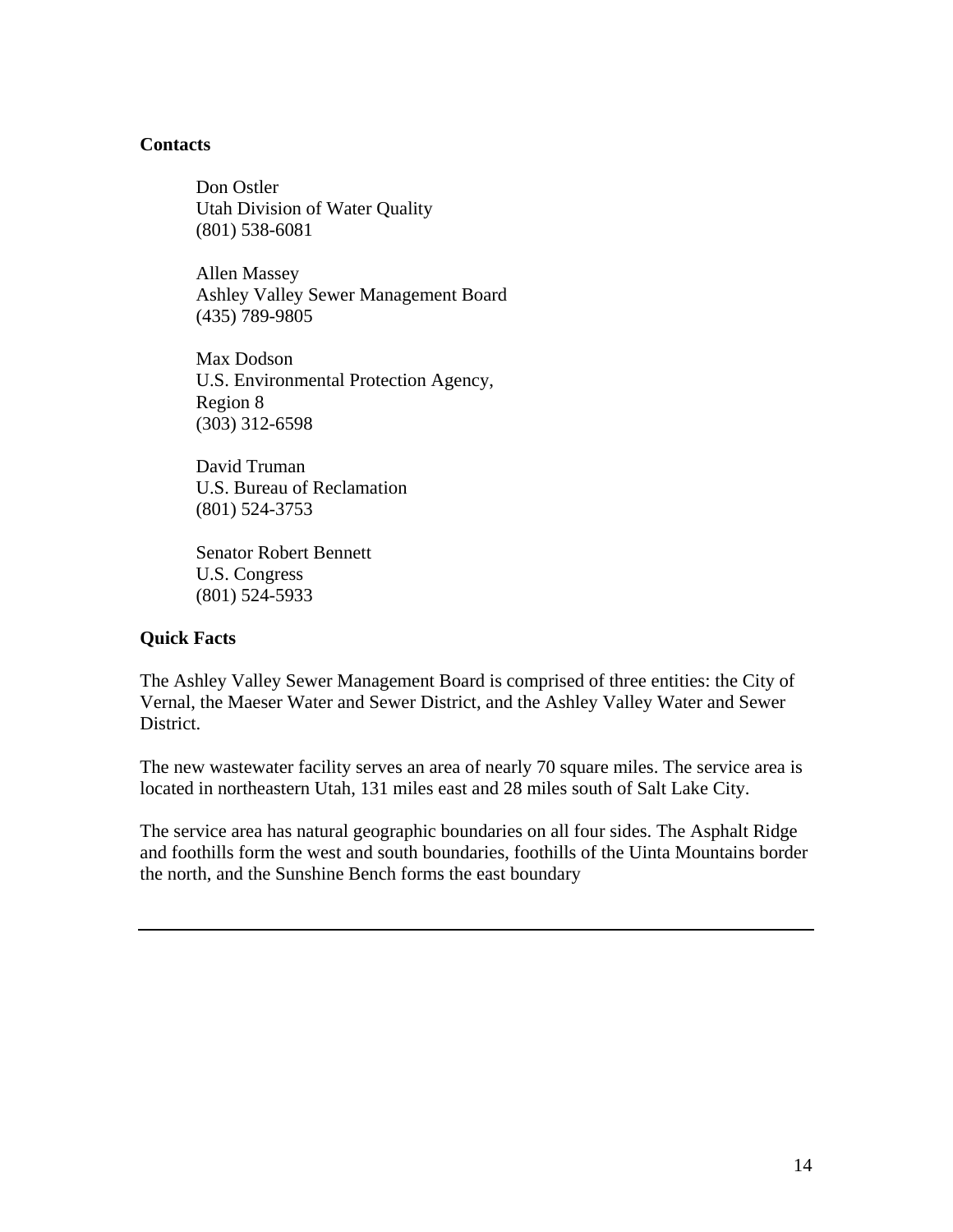### **Envirocare Receives Approval to Dispose of Higher Classes of Low-Level Radioactive Waste**

July 9, 2001

Contact:

Bill Sinclair, Executive Secretary, Utah Radiation Control Board, (801) 536-4250

The Executive Secretary of the Utah Radiation Control Board has made a final decision to approve Envirocare's request for a license to accept and dispose of containerized Class A, B and C low-level radioactive waste. This technical decision is based on an exhaustive review by the Utah Division of Radiation Control (DRC) and its contractor, URS Corporation, of Envirocare's application, supporting technical documents and public comments. It has been determined that the proposed facility can be safely operated in accordance with state laws.

The license is conditional on the following actions:

The Legislature and Governor must approve the facility. If either the Legislature or Governor disapproves the facility, the license is immediately terminated. The Legislature must determine the ownership of the site following 100 years of closure of the facility.

The Legislature must authorize sufficient resources to DRC to properly oversee transportation and disposal activities associated with Class B and C low-level radioactive waste.

Envirocare will not be allowed to construct the new facility or receive Class B and C lowlevel radioactive waste until these conditions are met.

"The focus now shifts from a technical decision that the facility can operate safely to consideration of the broader public policy questions by the Legislature and the Governor," said Bill Sinclair, Executive Secretary of the Utah Radiation Control Board.

Interested parties have 30 days to appeal the Executive Secretary's technical decision. If there is no appeal, the approval process continues to the Legislature and Governor. However, if the technical decision is appealed, an administrative hearing process will occur before the Utah Radiation Control Board. Once the Board renders a final agency decision, the approval process continues to the Legislature and Governor, is terminated or continues under appeal to the Courts.

The documents supporting the Executive Secretary's decision are a license application submitted by Envirocare to DRC, a Safety Evaluation Report and a Radioactive Materials License prepared by URS Corporation and a modified Groundwater Discharge Permit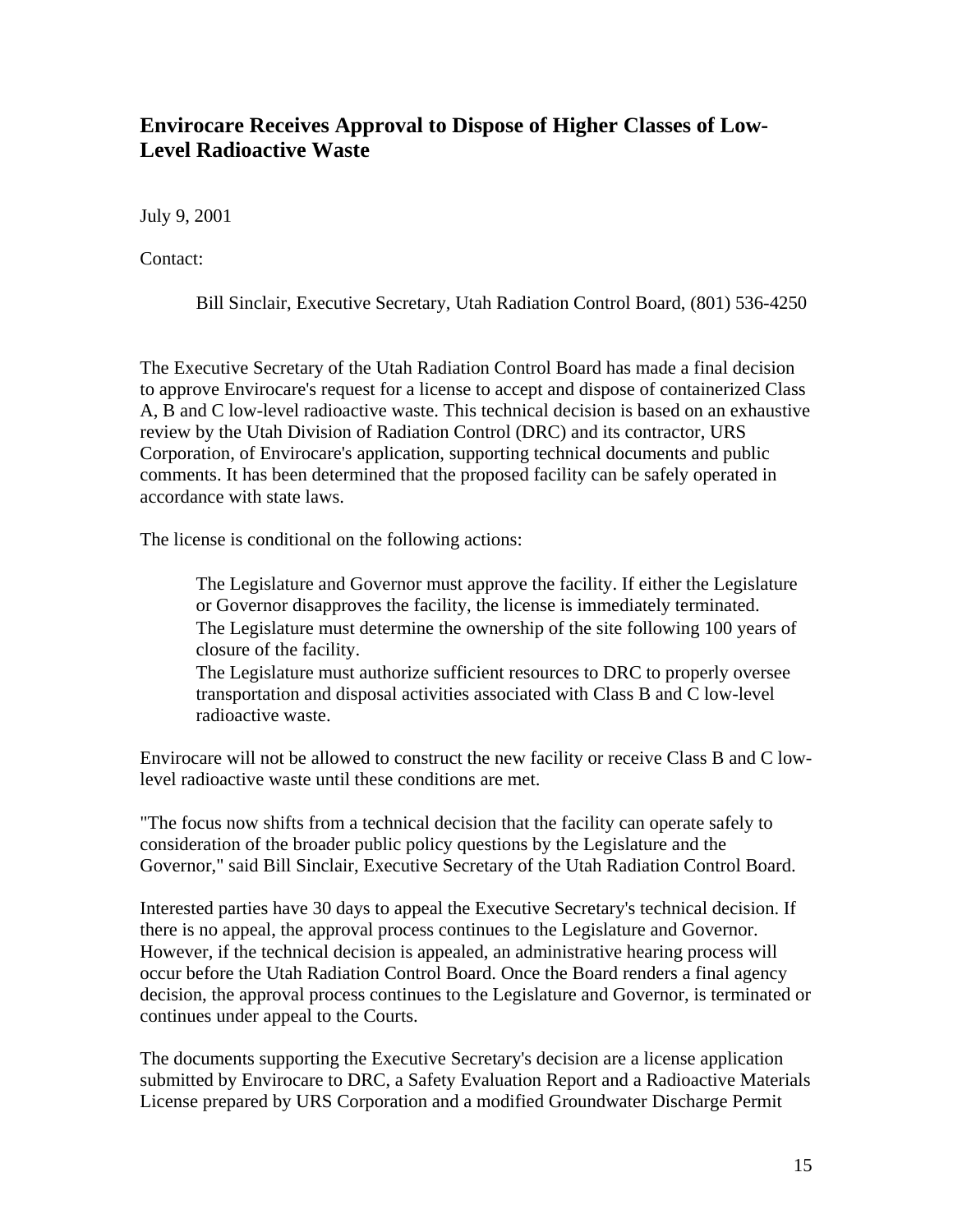prepared by DRC. A copy of each of these documents is available for public review and for copying between 8 a.m. and 5 p.m., Monday through Friday, at the Utah Division of Radiation Control, 168 N. 1950 West, Room 212, Salt Lake City. These documents are also available for review and downloading at DRC's website at www.deq.state.ut.us/eqrad/drc\_hmpg.htm.

In addition, the Executive Secretary reviewed the public comments before making a final decision. DRC prepared a public participation document that summarizes the public's comments and the Executive Secretary's response to those comments. This document is available for review at the DRC office or on the DRC website as listed above. During the 60-day public comment period and five public hearings, the Executive Secretary received more than 750 individual comments regarding the licensing action.

#### **Raw Sewage Spilling Into Jordan River**

August 22, 2001

Contact:

Don Ostler, Director, Utah Division of Water Quality, (801) 538-6081

The Utah Division of Water Quality strongly recommends that the public not use or go near water from the Jordan River or surplus canal from approximately 3100 South and north to the Great Salt Lake until further notice.

Due to an electrical fire at the Central Valley Water Reclamation Facility, the wastewater treatment plant this morning began bypassing raw sewage into the Jordan River near 3100 South where Millcreek and the Jordan River meet.

Affected cities are West Valley City, Salt Lake City, and South Salt Lake. People living north of 3100 South along the Jordan River to the Great Salt Lake should not irrigate, boat, fish, swim, or otherwise come in contact with the water. Drinking water will not be affected.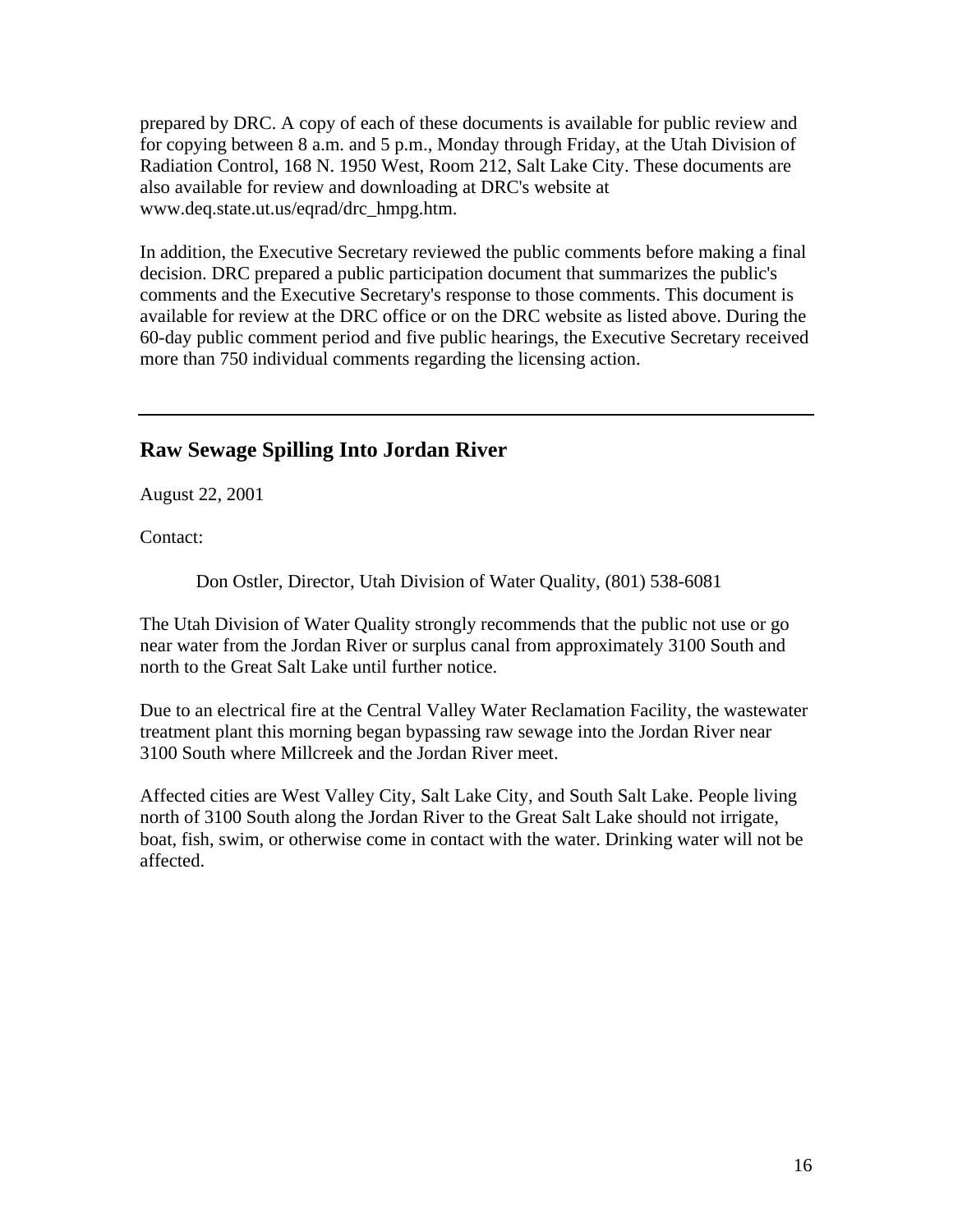#### **Jordan River Health Advisory Still in Effect**

August 24, 2001

Contacts:

Jay Pitkin, Deputy Director Utah Division of Water Quality (801) 538-6087 Laura Vernon, Public Information Officer (801) 536-4484

The health advisory issued Wednesday by the Utah Division of Water Quality for the Jordan River is still in effect. The advisory is likely to remain in effect through at least the weekend.

The Division of Water Quality and the Central Valley Water Reclamation Facility began taking water samples of the Jordan River and the surplus canal after the wastewater treatment plant began bypassing raw sewage into the Jordan River near 3100 South Wednesday morning. Results from those water samples are not yet available but are expected within the next few days. The Division of Water Quality and Central Valley will continue to sample the water until results indicate that the Jordan River has returned to its normal water quality.

Meanwhile, the Utah Division of Water Quality strongly recommends that the public not use or go near water from the Jordan River or surplus canal from approximately 3100 South north to the Great Salt Lake. People living north of 3100 South along the Jordan River to the Great Salt Lake should not irrigate, boat, fish, swim, or otherwise come in contact with the water. Drinking water is not affected.

#### **Jordan River Health Advisory Lifted**

August 29, 2001

Contact:

Don Ostler, Director, Utah Division of Water Quality, (801) 538-6081

The health advisory issued Aug. 22 by the Utah Division of Water Quality for the Jordan River has been lifted.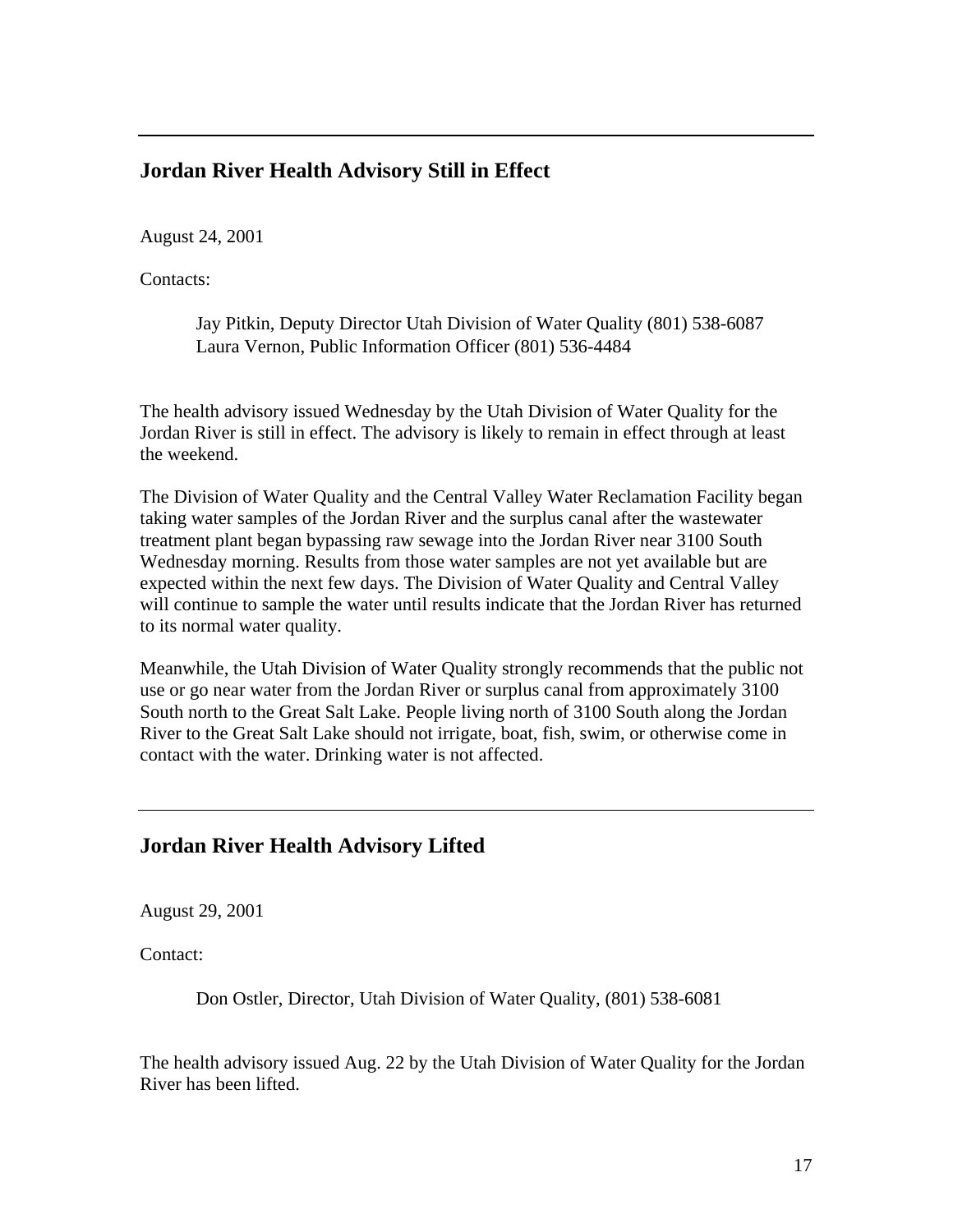The Division of Water Quality issued the health advisory as a result of a 5-million-gallon spill of raw sewage into the Jordan River from the Central Valley Water Reclamation Facility near 3100 South. Results of water sampling conducted by the Division of Water Quality and Central Valley indicate the river has returned to its normal water quality.

Based on the dilution and flushing of the river over the past seven days, the Division of Water Quality has determined that the effects of the sewage spill are no longer present. The Jordan River is used for irrigation, fishing, boating and other forms of recreation.

## **Open House on Silver Creek Water Quality Study**

September 6, 2001

Contact:

John Whitehead, Utah Division of Water Quality, (801) 538-6053

The public is invited to attend an informational open house regarding the Total Maximum Daily Load (TMDL) water quality study of Silver Creek. The Utah Division of Water Quality (DWQ) will hold the open house on Sept. 13 from 7 to 8:30 p.m. at the Miners Hospital Community Center, second floor, 1354 Park Avenue, Park City.

The TMDL study is examining the water quality of Silver Creek to determine where the sources of zinc and cadmium are and what can be done to restore water quality to meet state standards. DWQ expects to complete the study by next summer.

The results of a water quality data analysis completed recently and an initial inventory of possible pollution sources and locations will be available at the meeting. Comments and feedback from the public are needed to identify and verify source locations of metals.

This TMDL water quality study is being completed in cooperation with the Upper Silver Creek Watershed Stakeholder Group, which has been studying metals contamination issues in the upper Silver Creek Watershed.

Comments or questions regarding the open house or the water quality study should be directed to John Whitehead, Watershed Coordinator, Utah Division of Water Quality, at (801) 538-6053 or email at jwhitehe@deq.state.ut.us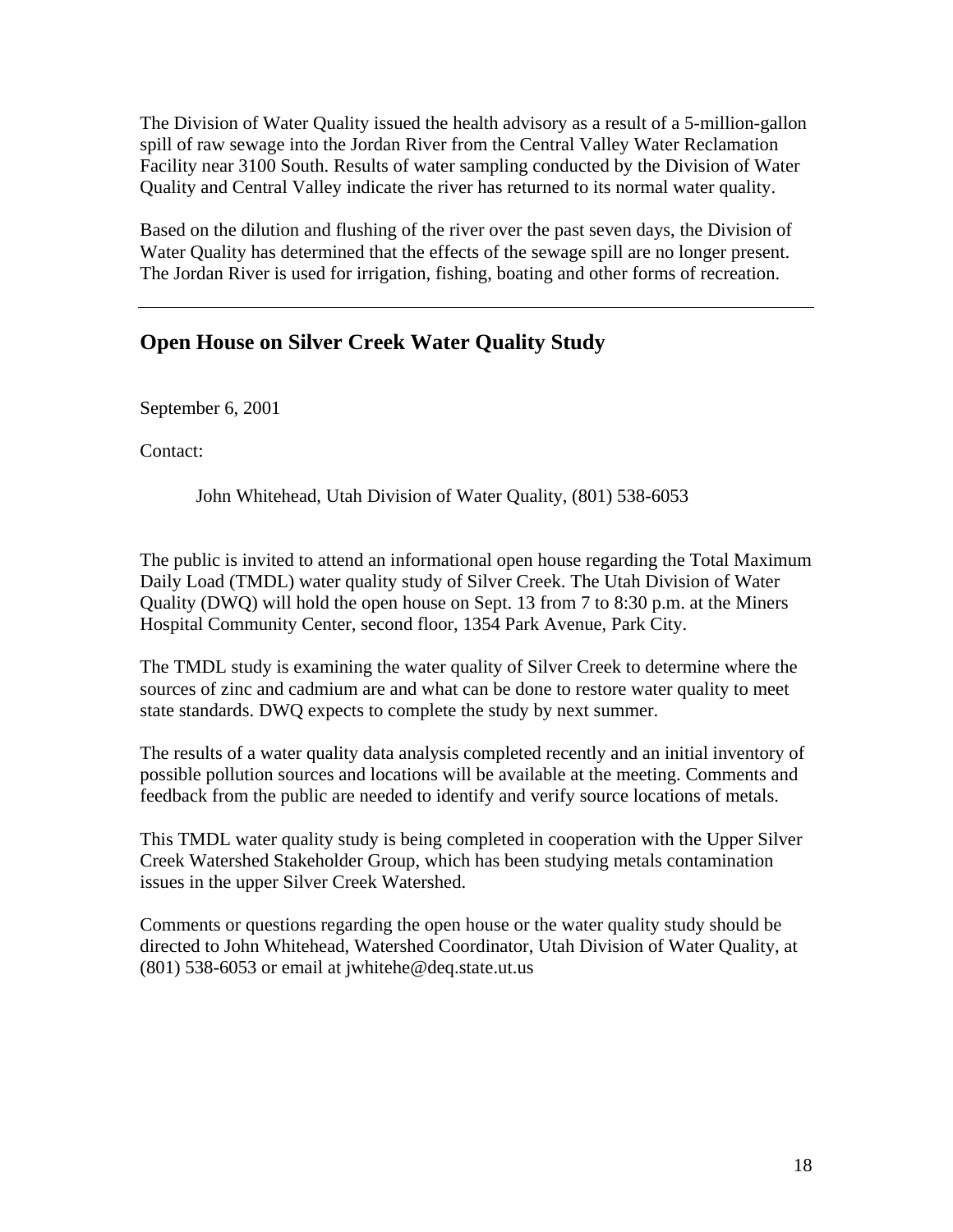### **"Red Light—Green Light" Air Quality Program Begins Nov. 1**

October 31, 2001

Contacts:

Bob Dalley, Air Monitoring Center Manager, (801) 887-0762 Rick Sprott, Division of Air Quality Director, (801) 536-4022

The Department of Environmental Quality's "Red Light – Green Light" program, which curtails wood burning along the Wasatch Front during winter inversions, starts its ninth season Thursday, Nov. 1, 2001, and continues until March 1, 2002.

Wood-burning conditions are identified as "RED, YELLOW, GREEN." The system, used to notify citizens when they can burn, is simple: A red traffic light indicates burning is prohibited, yellow means a voluntary no burn and green means burning is allowed. Stoves should be used properly to reduce pollution.

Residents will also be asked to drive as little as possible during red and yellow days because cars contribute significantly to the area's air pollution. Industries will be asked to minimize their release of air pollutants and to ensure that air pollution control equipment is functioning properly.

The program reduces particulate air pollution (PM10 and 2.5) and carbon monoxide in Davis, Salt Lake, Utah and Weber counties. PM10 is particles of any kind that are 10 microns or less in diameter. They are 1/10 of a diameter of human hair. PM2.5 is particles smaller than PM10.

It is possible to have a "red day" without exceeding the federal health-based standards for PM10, PM2.5 or carbon monoxide because red days are called as pollution begins to approach dangerous levels.

Fines can be levied against violators, with first-time offenders charged up to \$25, secondtime offenders pay \$50 to \$140 and third-time offenders face fines from \$150 to \$299.

Also beginning Nov. 1, the Bear River Health Department will initiate its own woodburning program affecting Cache County, said Grant Koford, environmental scientist for the health department. Last winter, Cache County exceeded federal air quality standards for the first time ever.

To avoid similar exceedences and to maintain good air quality in Cache County, Koford said Bear River Health Department will voluntarily initiate red, yellow and green burn